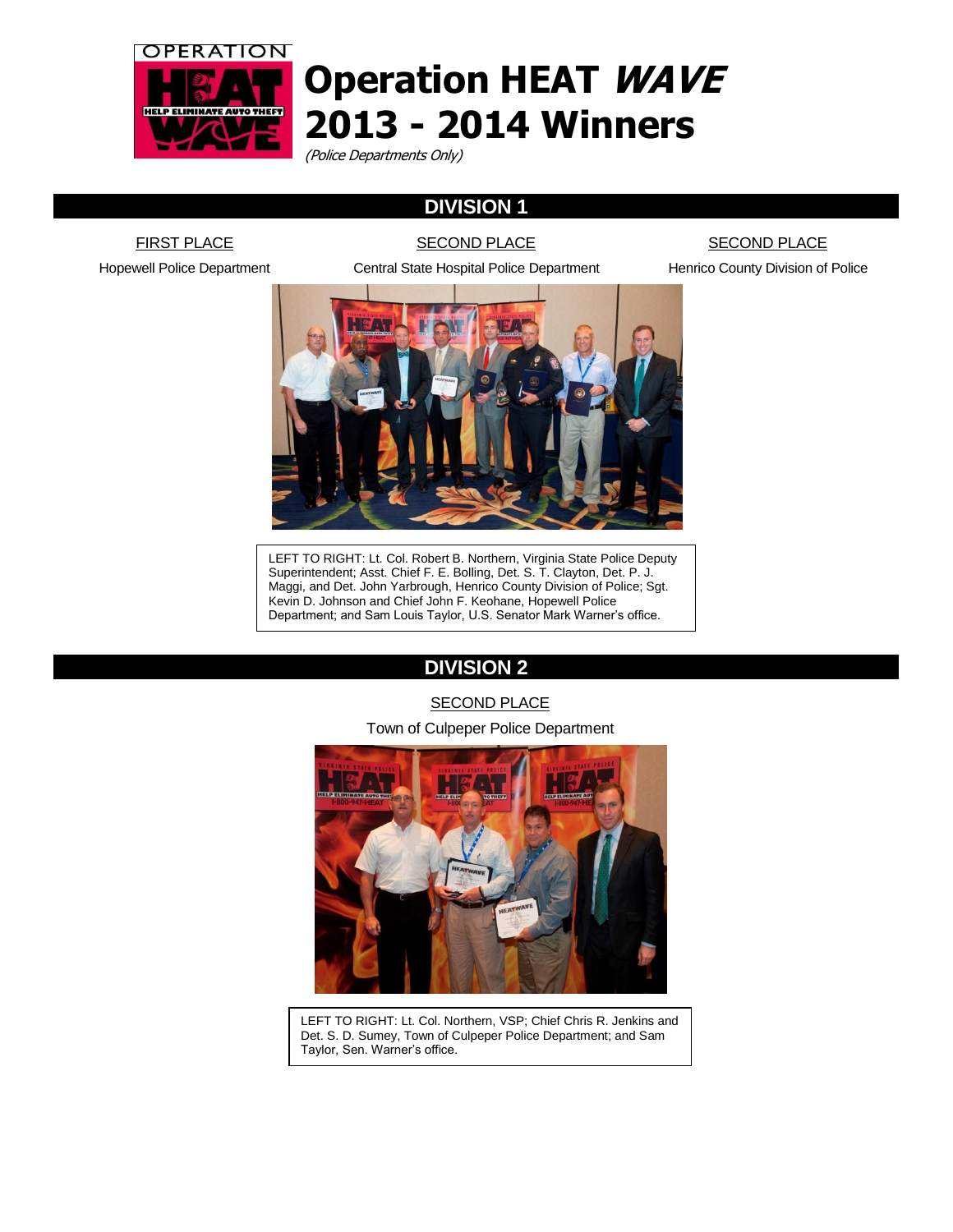## **DIVISION 3**

**SECOND PLACE** Town of Drakes Branch Police Department

## SECOND PLACE

Lynchburg Police Department

THIRD PLACE South Hill Police Department



LEFT TO RIGHT: Lt. Col. Northern, VSP; Major Jerry Stokes, Deputy Chief, Lynchburg Police Department; Chief Tommy Galbreath, Town of Drakes Branch Police Department; Sgt. J. T. Velvin, South Hill Police Department; and Sam Taylor, Sen. Warner's office.

#### **DIVISION 4**

#### CERTIFICATE OF APPRECIATION

Town of Pulaski Police Department



LEFT TO RIGHT: Lt. Col. Northern, VSP; Chief Gary Roche, Town of Pulaski Police Department; and Sam Taylor, Sen. Warner's office.